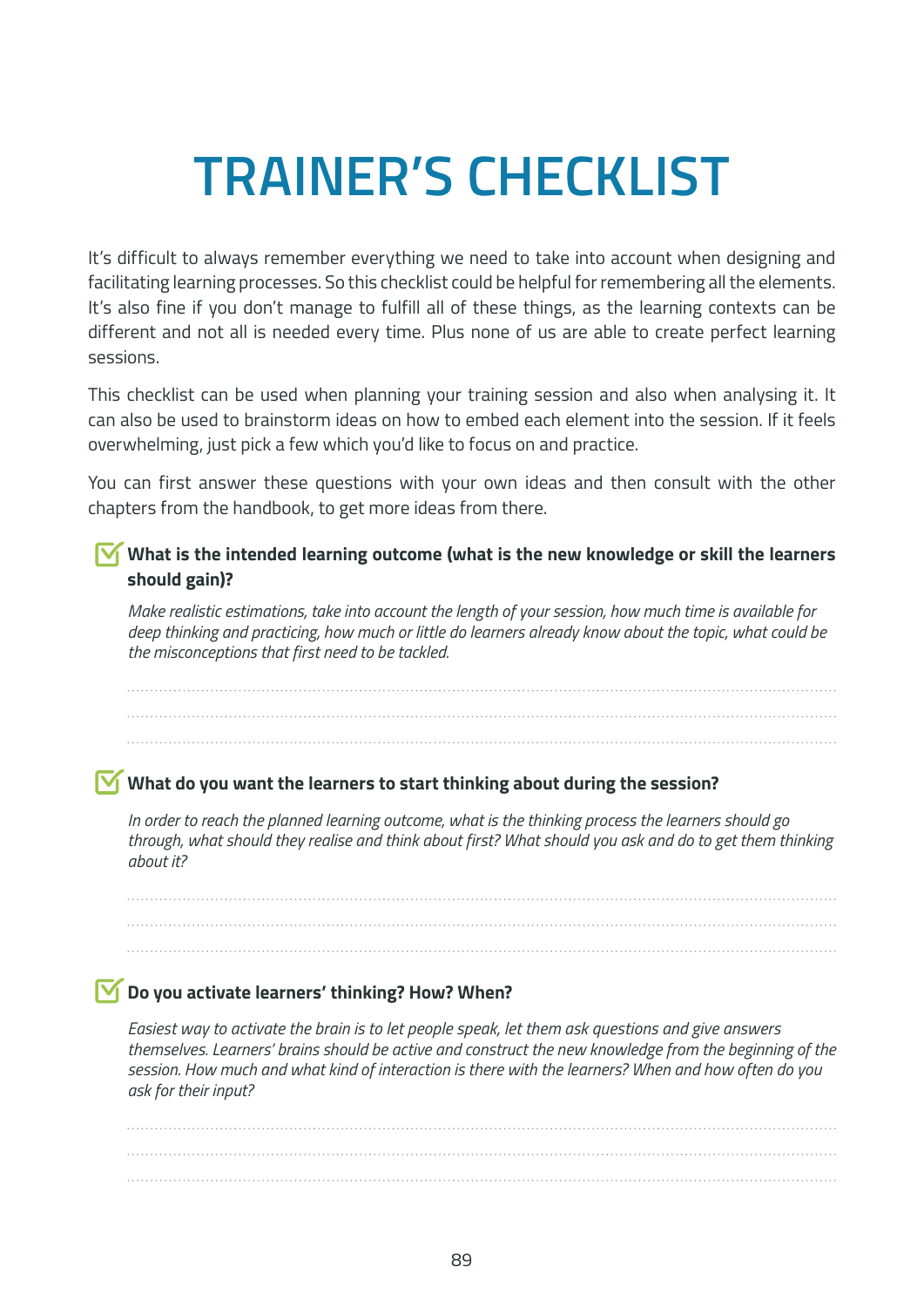#### **Do you get to know learners' pre-existing knowledge and their misconceptions? How? When?**

*Is there a possibility to get some information about their opinions and knowledge before the session? That could already help to prepare the session which takes into account some existing misconceptions. In any case, asking people their opinions and knowledge at the start of the session also helps to adjust your session content on the go. What kind of questions could you ask to get the best overview of the preknowledge and misconceptions?*

#### **Do you help the learners to challenge their misconceptions? How?**

*There is not always time to correct the misconceptions, but raising the right questions, offering comparative data, asking to give examples and comparing different options could help to make learners question their misconceptions.*

#### **Do you create possibilities for effort and mistake making for learners?**

*Having to solve some problem or task where the learners lack some skill or knowledge is a good way to create mental effort which is needed for learning.*

#### **Do you help the learners construct new knowledge? How?**

*Solving a problem is knowledge constructing, but also asking to explain something or compare different options, or creating opportunities when learners need to phrase a principle based on examples or create definitions or find principles on their own.*

#### **Do you help to analyse and reflect on mistakes made and give expert feedback so that learners understand what would be the right approach? How? When?**

*Providing expert guidance is a crucial part of mistake making, so that the learners won't leave the session confused and without full understanding of the issue. Reflection should have enough time after problem solving, so that there can be discussion between educator and learners. Another option is to do it after the session in writing.*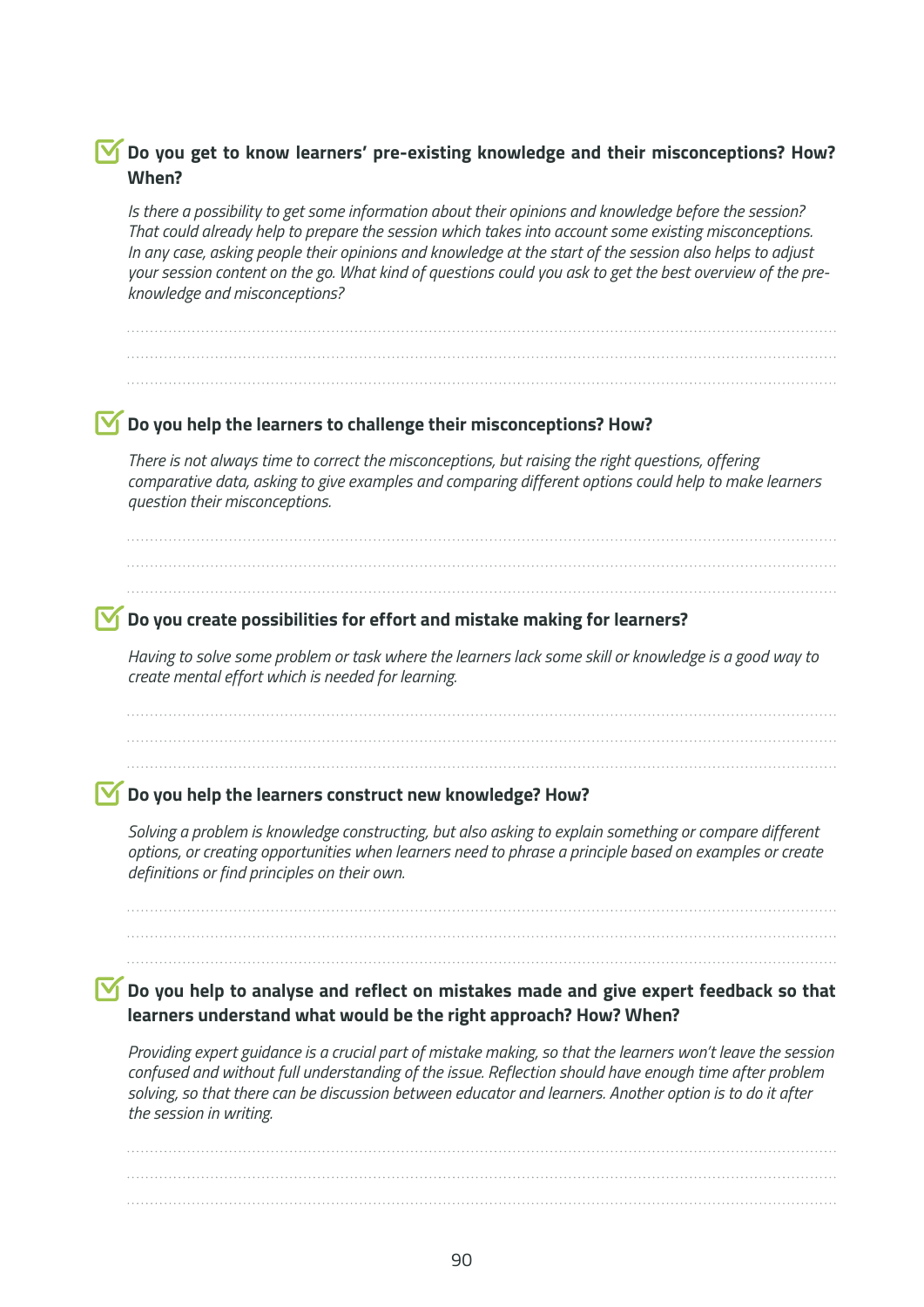#### **Do you assess if learning happened? How? When?**

*If we want the things we have taught to stay with learners for a longer time, we should assess it after some time has passed, maybe with a follow up call or questionnaire. If that is not possible, what could be the ways to test if the learners are able to put the learned things into practice during the learning activity?*

#### **Do you make sure that learners later also retrieve the learned things? How? When?**

*In order for information to stay in our long term memory, retrieval needs to be practiced – trying to recall information from the memory. Of course it can be done right at the end of the session, but it is impactful only if it is also done after there has been time to forget the info. So it has to be some time after the session, which is not always possible to organise. If possible, reminder questionnaires can be sent or the retrieval exercise made at the beginning of the next session.*

#### **Do you create relatedness with learners? How?**

*Relatedness means that the learners feel that you as the educator like and accept them. Creating relatedness starts from the beginning of the session, how you create relationships with them and what attitude you have towards all of them. And it needs to be kept throughout the session.*

#### **Do you support the autonomy of learners? How?**

*Autonomy means that the learning activity is meaningful for the learners, they understand its importance for them and/or can find that meaning during the session. This means their point of views should be heard, and they should be allowed to find that meaning themselves, and they have the possibility to create and discover solutions themselves.*

#### **Do you support the competence of learners? How?**

*Competence means that learners understand what is happening in the learning activity, what tasks they need to do and how to do them, and the tasks are at the right level (not too easy, not too hard). This means giving clear instructions, being present to help and guide.*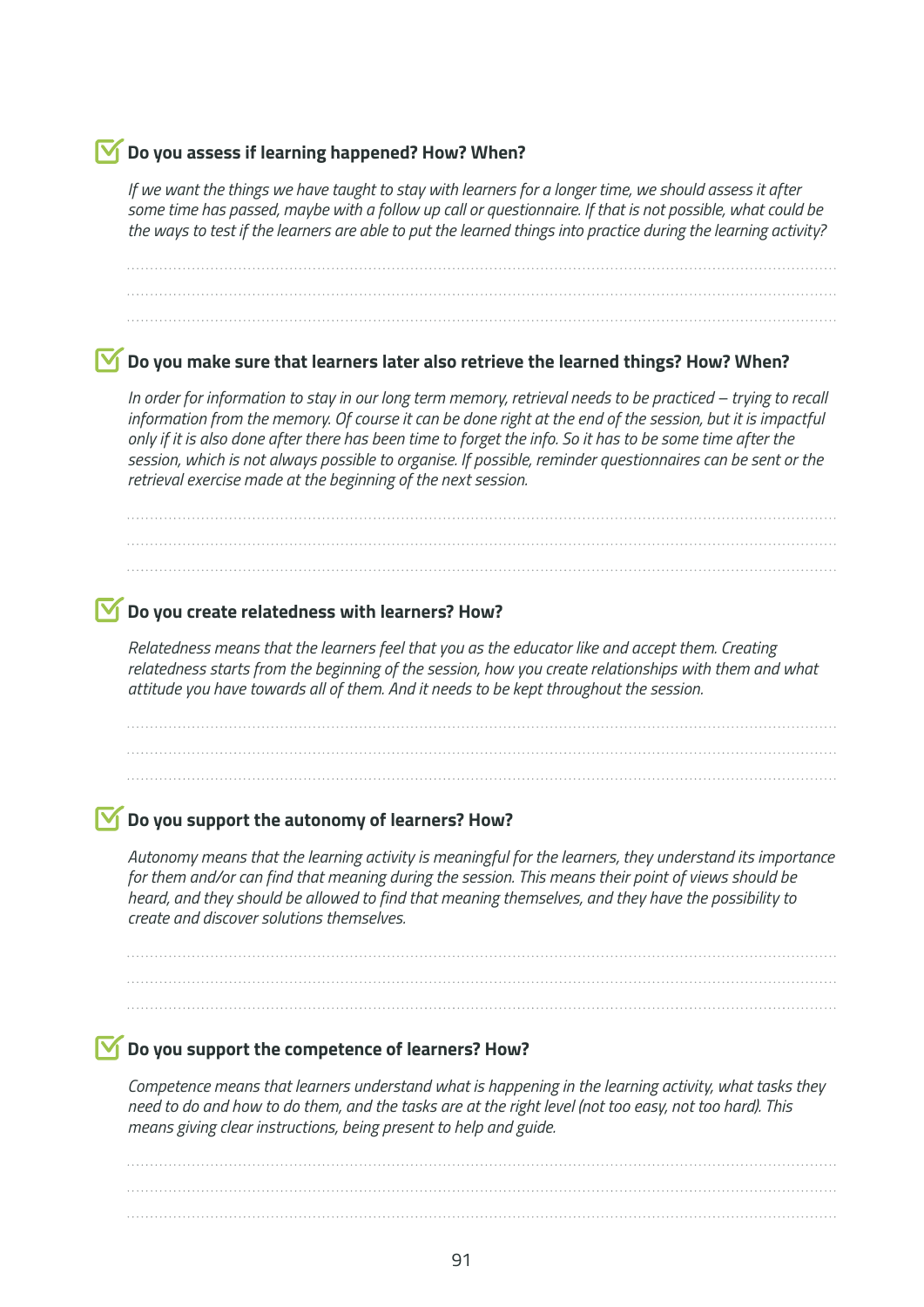## **EXAMPLE LEARNING SESSION FORMAT**

In order to create some understanding how this all could work in reality, we have made this example. This should not be taken as universal form, it is simply one example how these principles could be put into practice. Timeshare can really depend on the specific group of learners and how the flow of the session goes, where some activities may need more time than others.

| <b>Timeshare</b>                 | <b>Activity</b>                                                                                                                                                                                                                                                          | <b>Purpose</b>                                                                                                   |
|----------------------------------|--------------------------------------------------------------------------------------------------------------------------------------------------------------------------------------------------------------------------------------------------------------------------|------------------------------------------------------------------------------------------------------------------|
| <b>Before the</b><br>session     | Small questionnaire with open questions<br>for learners about what they know and find<br>important about the topic                                                                                                                                                       | Getting to know learners'<br>pre-knowledge and possible<br>misconceptions                                        |
| 5%                               | Asking everyone their name, keeping eye<br>contact, asking why they are here and their<br>connection to the topic, telling how you will<br>merge it with what you had in mind for the<br>session                                                                         | Creating relatedness, supporting<br>autonomy                                                                     |
| 10%                              | Asking how they define the problem or issue,<br>what examples do they have                                                                                                                                                                                               | Getting to know learners' pre-<br>knowledge, activating their thinking,<br>supporting competence and<br>autonomy |
| 20%                              | Asking questions about their opinions and<br>thoughts - why do they think so? Probing more<br>with questions, giving your examples, info,<br>data, asking to compare contradictory data or<br>information                                                                | Challenging misconceptions,<br>supporting autonomy and<br>relatedness                                            |
| 25%                              | Dividing participants into groups and giving<br>them a problem to solve on the topic                                                                                                                                                                                     | Creating effort, room for mistakes,<br>allowing participants to construct<br>their own knowledge                 |
| 25%                              | Discussion and feedback based on the group<br>work, asking input from other groups, if they<br>solved things differently, asking more probing<br>questions                                                                                                               | Allowing participants to construct<br>their own knowledge, supporting<br>autonomy                                |
| 15%                              | Giving expert feedback and factual input on the<br>correct solutions and data, asking participants<br>to reflect upon it, guiding with questions                                                                                                                         | Analysis of the mistakes made,<br>constructing new knowledge,<br>supporting autonomy                             |
| <b>Throughout</b><br>the session | Trying to see things from the perspective<br>of your participants, before saying their<br>understanding is wrong, asking why they think<br>so, correcting it politely and explaining why,<br>staying calm and warm towards participants,<br>acknowledging their emotions | Supporting relatedness and<br>competence                                                                         |
| 1-2 weeks<br>after               | Sending feedback questionnaire, asking to<br>recall from memory also main takeaways and<br>how to put them into practice                                                                                                                                                 | Retrieval exercise, assessing the<br>learning                                                                    |